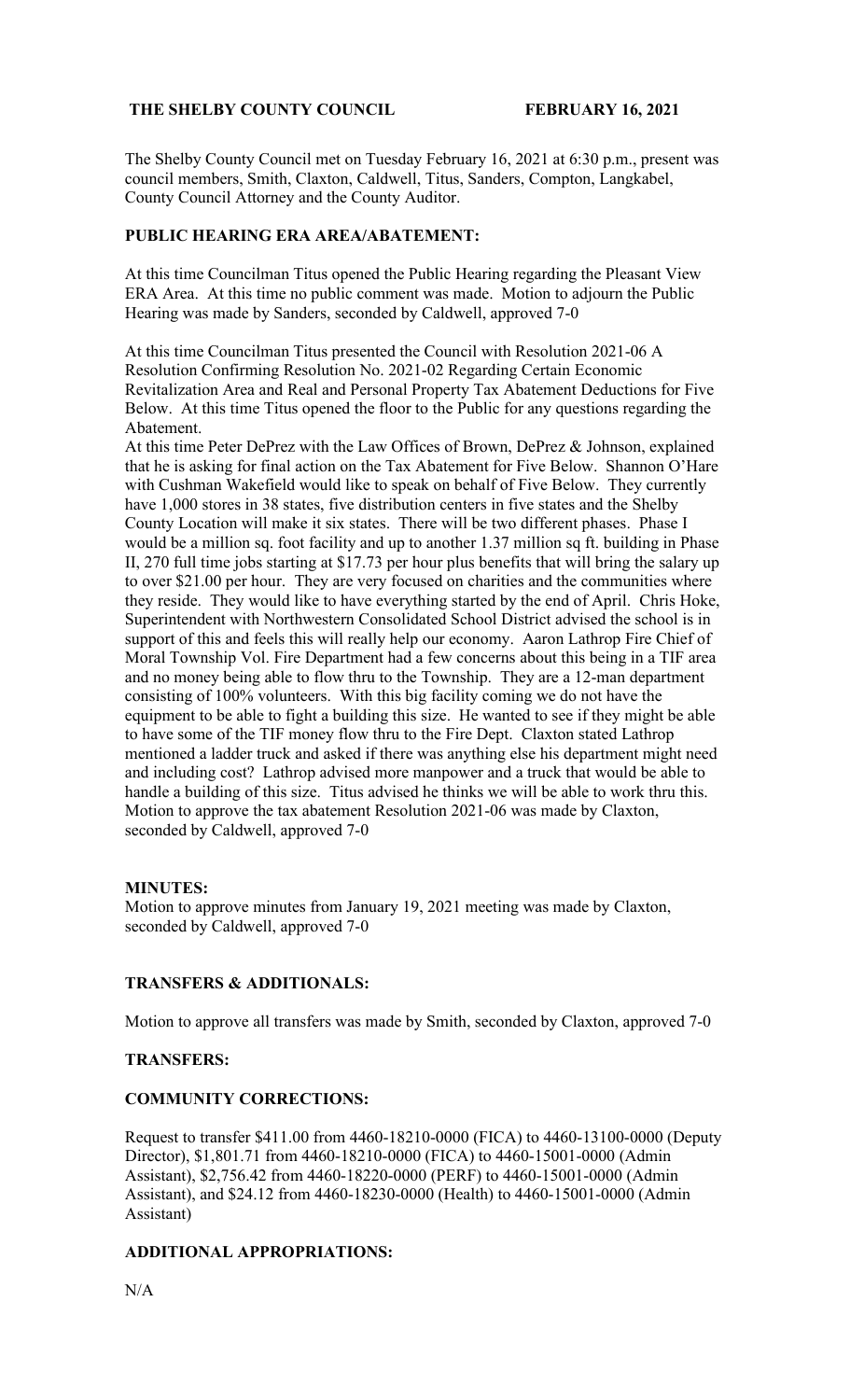# **MISCELLANEOUS:**

### **2020 PAY 2021 ENCUMBRANCES:**

The County Auditor presented the Council with four Encumbrances from 2020:

County General – Sheriff 1000-41100-0005 (Equipment) \$51,470.30 County General – Commissioners 1000-32100-0068 (Telephones) \$26,377.96 CUM Bridge – 1135-33021-9609 (Bridge Inspections) \$4,135.20 CUM Bridge – 1135-33140-9689 (Bridge #32/ Construction) \$717,750.00

Motion to approve Encumbrances was made by Sanders, seconded by Caldwell, approved 7-0

#### **ORDINANCE / ESTABLISH FUND 1185 RAINY DAY / HEALTH INSURANCE:**

The County Auditor presented the Council with Ordinance 2021-05 to establish a new fund 1185 Rainy Day / Health Insurance. Motion to approve was made by Langkabel, seconded by Smith, approved 7-0

### **PROSECUTOR / EMPLOYEE REPLACEMENT:**

Donna advised that the Prosecutor's Office had an employee resign and they are needing to replace this employee. This position is for a secretary and will be hired in at a COMOT I. Motion to approve was made by Sanders, seconded by Compton, approved 7-0

### **COMMUNITY CORRECTIONS / EMPLOYEE REPLACEMENT:**

Donna advised that Community Corrections had an employee resign and they would like to replace this employee. The position is for the Office Manager and will be hired in at a COMOT I. with a starting rate of \$19.802, motion to approve was made by Langkabel, seconded by Compton, approved 7-0

#### **COMMISSIONERS / FACILITY MANAGEMENT COMPANY:**

Commissioner Ross advised that Frank Burch the head of Maintenance retired in August 2020 and the Commissioners decided to investigate a Facility Management Company to help keep up with the maintenance on the buildings. The company they are recommending is ABM. One of the things ABM agreed to is a 12-month agreement to allow both parties to review and assess the County's needs. Chris handed out a list of services provided as part of the proposal. Janitorial, Routine Maintenance, HVAC & Mechanical. Chris advised the County pays for parts, and there will be an additional expense to us. Chris advised we are looking at about \$20,000.00 a month. Chris advised Donna figured up a cost of salaries if we replace Frank would be around \$164,000.00 per year. The biggest improvement, Chris stated we could get out of this is an evaluation of the buildings. Give you guys a projected cost for down the room. If we set a maximum amount, ABM would have to come to the County in order to spend more. The County Auditor had some concerns and wanted to make sure the Council understands there will be more cost than just the \$240,000.00. This is just replacing the salaries, we will still have to pay for all contracts and repairs or anything extra that needs to be done, parking lot sealed, carpets cleaned, etc. Chris would like to have this in place by April 1<sup>st</sup> or the middle of April. Chris advised ABM would like to keep Tom and Brenda on board with them if possible. Jody has looked over their contract and is reviewing things. Chris is asking the Council to give the Commissioners permission to move forward and let ABM